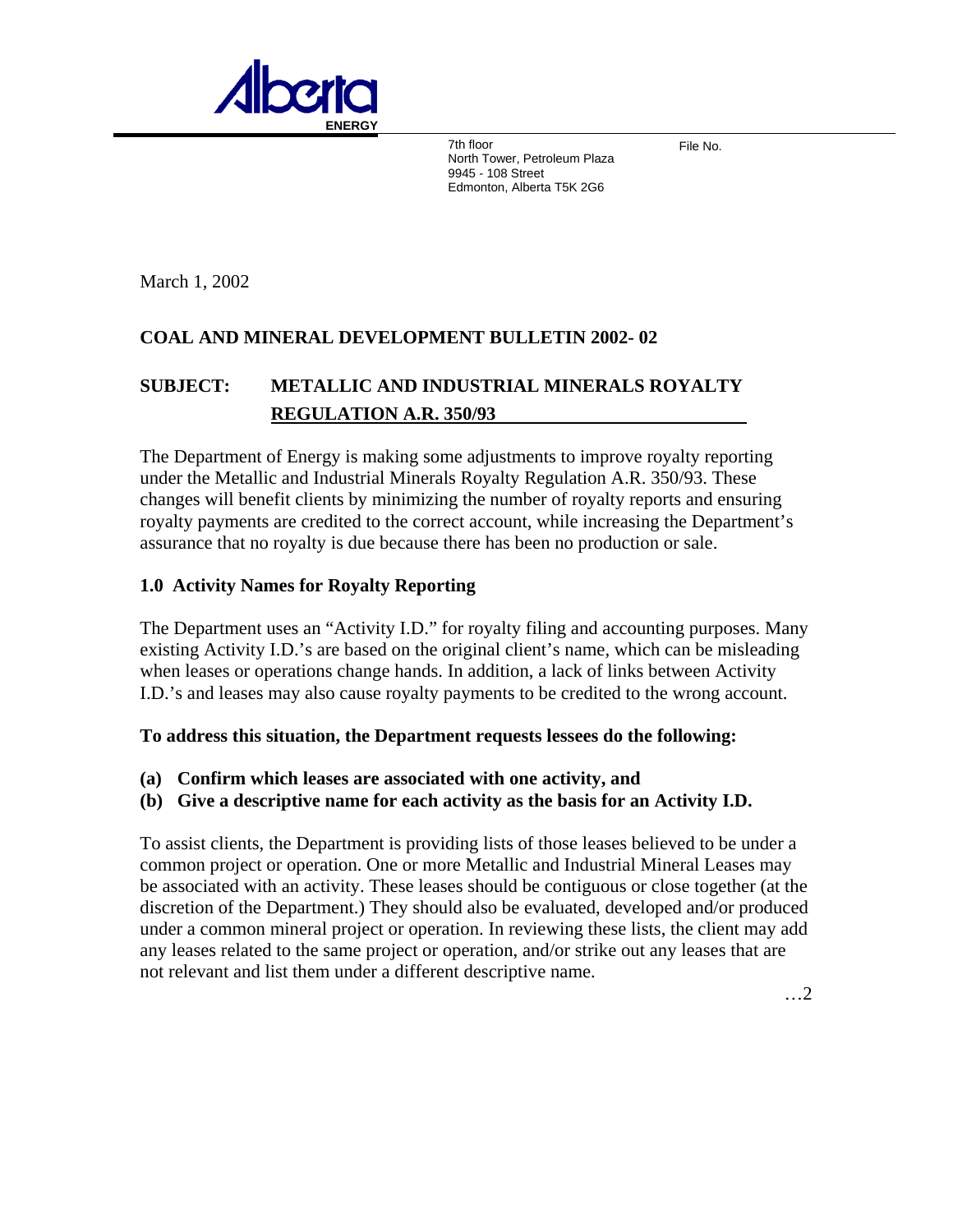The descriptive name can be an existing project or mine, or a geographic name. The Activity I.D. will continue to be used even if associated leases and/or owners and operators change. Therefore, a personal or company name is not recommended. An Activity I.D. is cancelled when no associated leases remain.

The Department will notify the client once the Activity I.D.'s are set up. The Activity I.D. should be given on all future royalty reports. Listing the leases on royalty reports will no longer be necessary.

**Example:** A lessee may have one Metallic and Industrial Mineral Lease (e.g., 9489060001) with an active quarry known as the Gopher Quarry and three other leases in reserve for future development under that operation. Based on the descriptive name "Gopher Quarry", the Activity I.D. might be "QRR GOPHER." One quarterly royalty report for limestone production filed under the Activity I.D. QRR GOPHER will satisfy reporting on all four leases in that quarter.

At least annually, the Department will re-confirm all leases associated with each Activity I.D., to ensure the client and the Department have the same information. This will normally take place in January.

# **0 Declaration of No Production 2.**

The following change will enable the Department to confirm no royalty payment is due because there has been no production (or sale/disposition of placer minerals), while minimizing the number of royalty reports to be filed.

# 2.1 Metallic Minerals, Quarriable Minerals and Salt

Quarterly royalty filing is required, in accordance with the Metallic and Industrial Minerals Royalty Regulation**. If no production is anticipated in the upcoming year, lessees may provide the Department with a signed declaration of no anticipated production, normally due by January 31st at the beginning of the new production year.** The Department will give a declaration deadline for any new Activity I.D.'s established later in the year.

**March 30, 2002 is the deadline to declare no anticipated production in 2002.** If the Department has not yet provided Activity I.D.'s, the descriptive name (above) or list of leases can be used for declaration purposes.

By the end of the filing year (January  $31<sup>st</sup>$  of the following calendar year), the Department requires confirmation that no production in fact occurred. At that time the client can again declare no anticipated production in the new production year, if applicable. If annual nil production is filed but production occurs, royalty filing will be required quarterly for the remainder of the year.